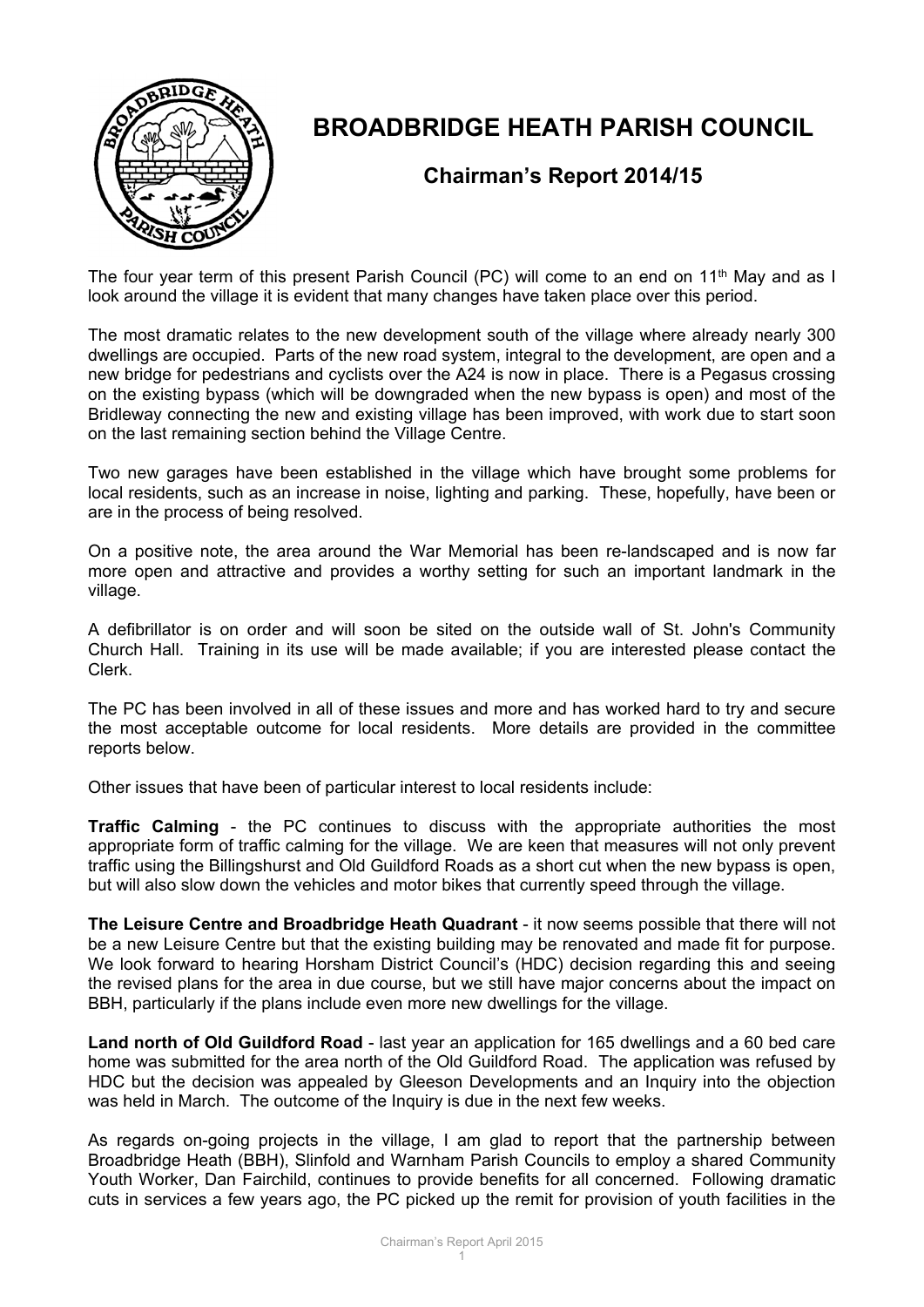village and all seems to be going well. Dan works closely with young people and local organisations and has developed a range of appropriate services and support which include the popular youth club (Toasties), held at the Scout Hut on a Friday evening.

The local green spaces and recreation areas are much used and valued by residents and I know many people were disappointed last year when the grass in these areas was not cut regularly. We now have new contractors in place and the difference is already noticeable.

The PC is aware of the enormous contribution made to the community by various organisations that operate in the village, most of which are run by volunteers. We do have limited funds available to support such organisations and in the last year, awards have included grants to the junior and senior football clubs and the cricket club. If your organisation could benefit from such a donation please contact the Clerk for details.

We continue to have close ties with Sussex Police, mainly through the PSCO who is nominated to look after BBH. Currently this is Damian Cecil who provides us with monthly reports and periodically attends a PC meeting to update us on what is happening in the village.

Our County Councillor, David Sheldon, acts as a liaison between the PC and WSCC and I would like to thank him for his knowledgeable advice and support. David is currently trying to help sort out some of the parking issues that have arisen recently along sections of the Old Guildford Road.

Reports from the Chairmen of the individual committees follow:

**Councillor Jonathan England – Chairman of the Local Development Committee (LDC)** The LDC takes a strategic approach to development and last year considered outline planning applications as well as some public consultations.

As development progresses in the village, concern exists that resources required to mitigate its effects are not being delivered on time or are in jeopardy due to lack of funds. In February the PC wrote to HDC, WSCC, NHS representatives and Countryside Properties about our concerns and bi-monthly meetings, hosted by HDC, are now in place to address the relevant issues.

The healthcare facility originally intended to be part of the Neighbourhood Centre will now not be delivered. We will continue to participate as HDC's ideas evolve to see if facilities will be included on the Quadrant site.

WSCC presently has a funding shortfall of £14M for providing road improvements and schools for the West of Horsham Development but we have received assurances that this is being addressed. The PC has had several meetings with WSCC and consultants, Wilbar Associates, to discuss traffic management schemes to limit rat running in the old part of the Village once the new East-West Link Road opens and are pushing to secure urgently the funding for this. We wait to hear the plans for the move of Shelley School.

We have also met regularly with HDC Officers and BBH Football Club to discuss the new recreational land and facilities to be provided near to the present sports centre. This has been challenging because the funds agreed in the section 106 agreement are inadequate to provide a suitable football pavilion. The PC continues to press HDC to agree which pieces of community land in the new part of BBH can be adopted and also lobbies for the completion of work that has slipped in schedule.

Lastly, a public inquiry was held in March so that Gleeson could appeal against HDC's decision last June which refused development north of Old Guildford Road. After discussions with members of HDC's team which fought to uphold the refusal, the LDC developed a response against Gleeson's appeal. Although the appeal was argued by professional teams representing both sides on two technical points (harm to the environment and to the listed building, Swan Ken) the Parish Council spoke to the inspector for over one hour to question the assumption that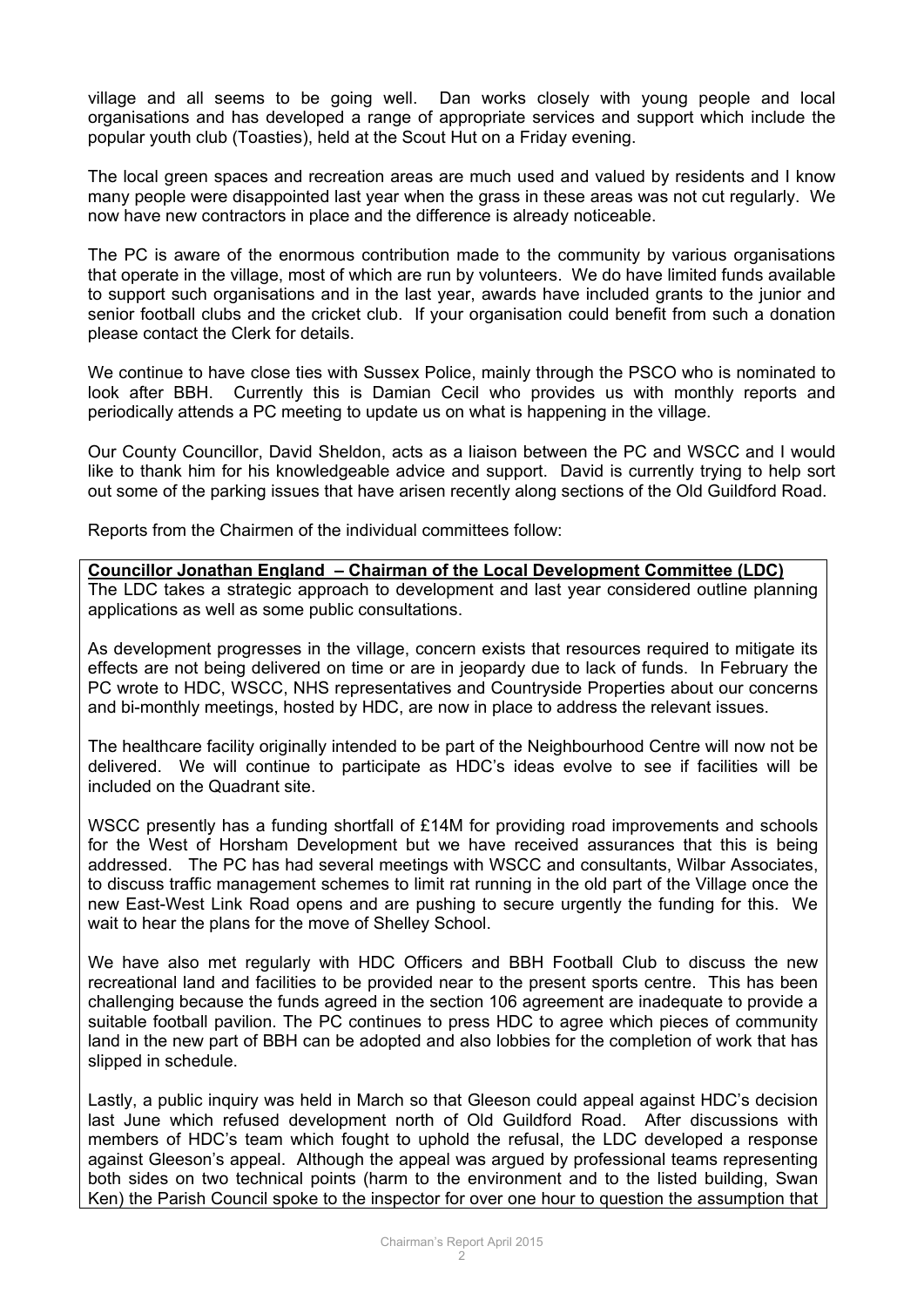no harm would be done if development proceeds. We also arranged for a show of support for refusal that was well attended and publicised in the local newspapers and on BBC Radio Sussex. The result of the appeal is due soon and it is hoped that it will be dismissed.

## **Councillor Geoff Clark – Chairman of the Planning Committee**

At the risk of repeating last year's planning report, this year once again has been dominated by detailed applications for the Wickhurst Green development, where we continue to see sustained build rates from the three primary builders. The adjacent site being developed by A2 Dominion on the former Heath Barn Farmhouse site is also now well into the build phase.

We have during this year also seen the application (DC/14/1943) to build 49 dwellings on land to the north of Heath Barn Farmhouse, the strip of land adjacent to the existing A264 BBH bypass. This application was approved by Horsham District Council at its Development Control Committee on the 3rd March 2015.

With this piece of land now committed for development, it effectively means the parish is full as far as any further significant development, apart from two areas currently the subject of development plans or actual planning application, these being:-

- the land to the north of Old Guildford Road application DC/13/2408 where the PC submitted a strong objection to the plans; and
- the Broadbridge Heath Quadrant comprising the WSCC depot, Tesco store, the retail park and the Leisure Centre where we may see plans to build two to three hundred dwellings as part of the overall development.

There has also been the usual amount of smaller applications for the planning committee to review, typically submitted by owners of existing domestic properties in the village wishing to extend or develop their properties.

Specific planning committee meetings are held as required and all applicable applications are referenced at the monthly full Parish Council meetings, where our response to Horsham District Council as the planning authority is confirmed.

My thanks as always to the members of the Planning Committee, who over the last year (as in previous years!) have given many hours of their time to consider and comment on the numerous applications submitted.

**Councillor Terry Oliver – Chairman of the Recreation and Environment Committee** The Recreation and Environment Committee has a broad remit to manage the Parishes recreation areas and to deliver a range of environmental initiatives on behalf of the Council.

Regular ground maintenance work and inspection of play equipment has been conducted during the year. All our recreation areas are subject to regular inspection. The Environment Officer checks the areas weekly and the annual inspection reports noted only very low or low risk items. Reported items are reviewed by this Committee and repair or replacement is agreed and carried out as necessary. Any concerns regarding recreational areas should be reported to the Clerk.

The Committee has continued to support the development of the dirt jumps and notes the commitment demonstrated by those who work on the jumps to ensure that they are kept in good condition. Unfortunately the good summer weather also brought with it a small but unwelcome group of visitors who established a small camp which was soon removed. The area is designed to provide a safe and proper environment for those wishing to enjoy riding a course of dirt jumps, however, at present the dirt jumps are closed as surface conditions are unsafe and will remain so until all the necessary inspections have taken place and the Council approves their reopening. If you think that you may be able to help maintain the jumps please contact the Clerk.